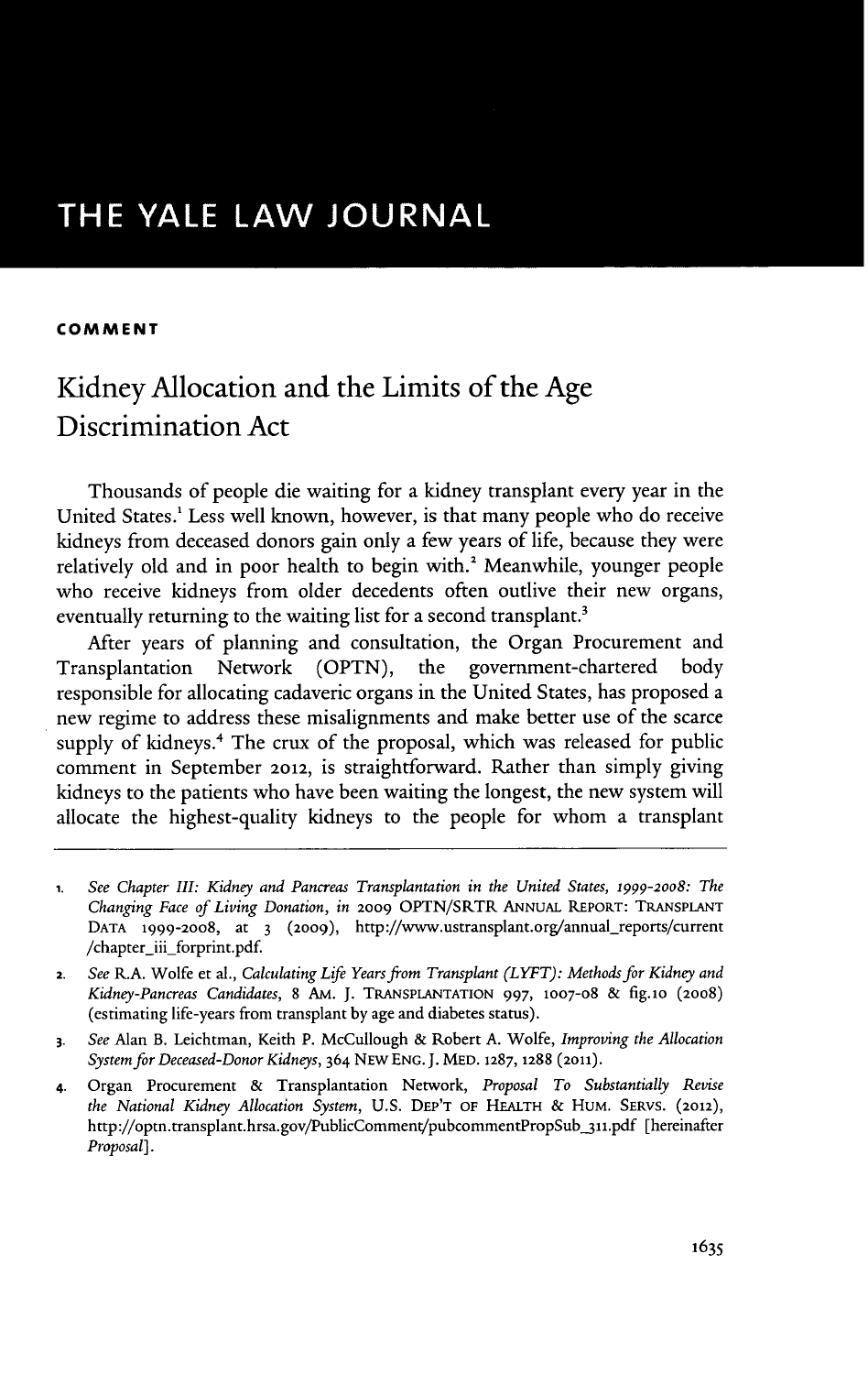promises the most years of additional life.' The OPTN's Kidney Transplantation Committee estimates that this new system of "longevity matching" will wring an extra 8,380 years of life out of the nation's supply of cadaveric kidneys each year.<sup>6</sup>

Critics have charged the plan with age discrimination, since it will deliberately allocate high-quality kidneys to younger candidates at the expense of older candidates with equal or greater medical need.' These allegations raise significant legal and moral questions, and the debate they have sparked offers a revealing vantage point on the ways discrimination is conceptualized within and outside the law.

As a constitutional matter, age discrimination is insulated from judicial scrutiny **by** the Supreme Court's longstanding conclusion that the aged do not constitute a "suspect class."<sup>8</sup> Federally funded programs, however, are expressly forbidden from engaging in age discrimination **by** the Age

- s. Under the proposed system, transplant candidates will be assigned "estimated post transplant survival" **(EPTS)** scores, calculated on the basis of age, dialysis time, prior transplant history, and diabetes status; and donated kidneys will be assigned "kidney donor profile index" (KDPI) scores that measure organ quality on the basis of the donor's age, height, weight, ethnicity, and other medical characteristics. *See id.* at **10-12.** The quintile of adult candidates with the best **EPTS** scores will receive priority for the quintile of donor kidneys with the best KDPI scores. *Id.* at **7. "If** longevity matching proves to be a successful approach for kidney allocation," however, "future policy iterations could expand the number of kidneys and candidates which participate." *Id.* at **12.** In addition, although the top-quintile rule will apply only to adult candidates, pediatric candidates-who presently hold priority for kidneys from donors younger than thirty-five-will continue to hold priority for organs that satisfy a KDPI threshold calibrated to "maintain the same level of access that is experienced under the current system." *Id.* at **20.**
- **6.** *Id.* at **32.**
- **7.** *See* Rob Stein, *Who's Next in Line for A Kidney Transplant? The Answer Is Changing, NPR,* (Sept. **20, 2012, 4:31** PM), http://www.npr.org/blogs/health/2o12/o9/2o/161475405/whos -next-in-line-for-a-transplant-the-answer-is-changing (recounting criticism). The debate over longevity matching was sparked **by** an earlier "concept document" published in **2011** and discussed below. For contributions to that discussion, see, for example, **J.S.** Gill, *An Alternative Kidney Allocation Algorithm: Is It Better, and by What Yardstick?,* **12** AM. **J. TRANSPLANTATION 1973, 1973-74 (2012);** K. Ladin **&** D.W. Hanto, *Rational Rationing or Discrimination: Balancing Equity and Efficiency Considerations in Kidney Allocation,* **11** AM. **J. TRANSPLANTATION 2317, 2318 (2011);** L.F. Ross et al., *Equal Opportunity Supplemented by Fair Innings: Equity and Efficiency in Allocating Deceased Donor Kidneys, 12 AM. J.* **TRANSPLANTATION 2115 (2012);** and Lainie Friedman Ross **& J.** Richard Thistlethwaite, *Should Age Be a Factor in the Allocation of Deceased Donor Kidneys?,* **25 SEMINARS DIALYSIS 1 (2012).**
- *8. See* Mass. Bd. of Ret. v. Murgia, **427 U.S. 307, 313-14 (1976).**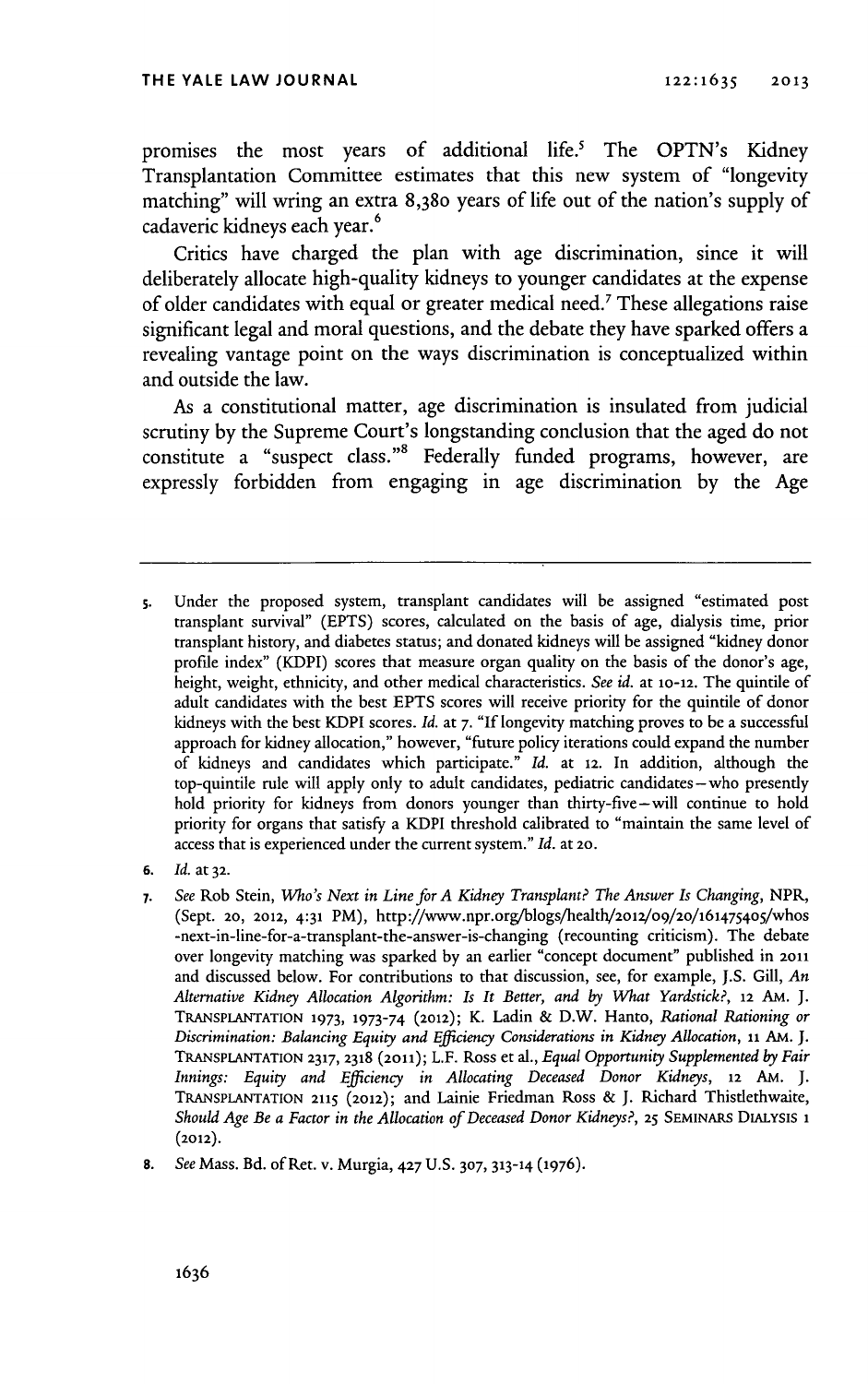Discrimination Act **(ADA) of 1975.9** Although this statute "has seldom been cited or litigated,""o there is little question that the organ transplantation network is subject to its requirements. Indeed, federal officials warned that an earlier version of the **OPTN** proposal, which would have directly matched candidates with organs of comparable age, could violate the **ADA."** The **OPTN** responded **by** scrapping the draft plan, acknowledging that it "may be perceived as age discrimination."" Vhile the new proposal does away with direct pairing of donors and recipients **by** age, it continues to take account of age in calculating a patient's "estimated post transplant survival" score, which in turn determines her access to high-quality kidneys.<sup>13</sup> Some have called for Congress to intervene and exempt the new plan from the **ADA** altogether if necessary to ensure its legality.<sup>14</sup>

In Part I of this Comment, **I** consider whether this new scheme violates the **ADA.** This analysis traverses largely uncharted terrain, interpreting a statute that "has been virtually forgotten since its enactment."" **My** conclusions are correspondingly tentative. What is clear, however, is the narrow conception of wrongful discrimination that animates the law. In essence, the **ADA** asks how closely a proposed age-based means fits a program's ends, deeming age classifications impermissibly discriminatory if the fit is too loose.

In Part II, I explore a symbolic dimension to discrimination claims that the **ADA** therefore fails to squarely confront. As recent scholarship has recognized, to claim that a practice is wrongfully discriminatory is often not to allege that it is instrumentally irrational, but to assert that its public meaning denigrates the equal worth of some persons. Disputes over discriminatory rationing are thus not only about forswearing arbitrary inferences, as the **ADA** imagines, or about equitable distribution, as many bioethicists seem to suppose, but are also a site of contestation over how to publicly respect people as equals. Considering the new **OPTN** proposal from this perspective, **I** argue, sheds valuable light on the concerns it has provoked.

**9. 42 U.S.C. §§ 6101-6107 (20o6).**

- **ii.** *See Proposal, supra* note 4, at **3, 7.**
- **12.** *Id.* at **7.**

**<sup>1</sup>o.** Peter H. Schuck, *The Golden Age ofAging, and Its Discontents,* **18 ELDER** L.J. **25, 26 (2010).**

**<sup>13.</sup>** *See supra* note **5.**

**<sup>14.</sup>** *See Editorial, Discarded Kidneys,* N.Y. TiMES, Sept. **24, 2012,** http://www.nytimes.com /2012/09/25/opinion/discarded-kidneys.html.

**<sup>15.</sup>** Jessica Dunsay Silver, *From Baby Doe to Grandpa Doe: The Impact of the Federal Age Discrimination Act on the "Hidden" Rationing of Medical Care,* **37 CATH. U.** L. REV. **993,** *994-95* **(1988).**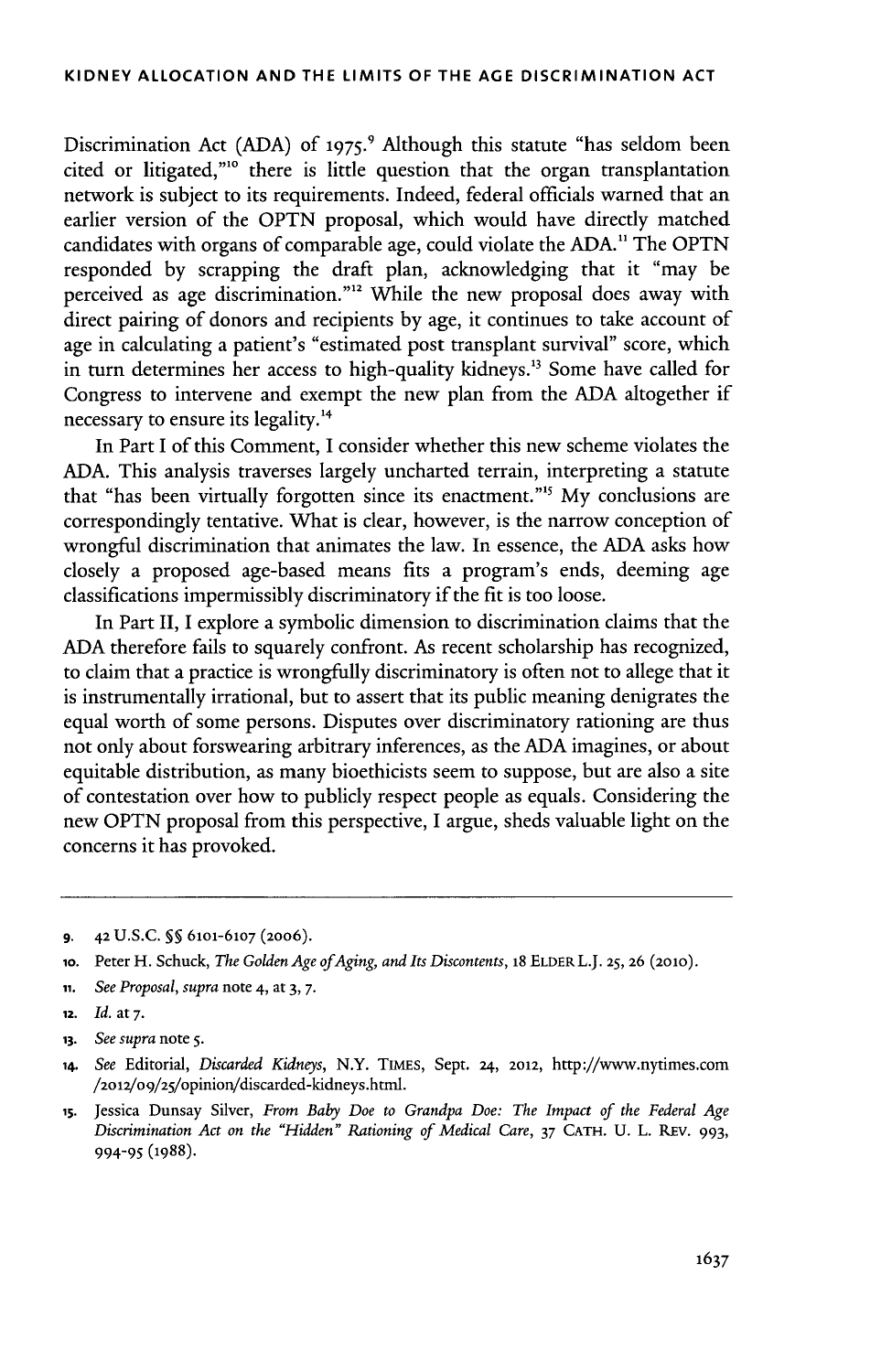Finally, I suggest that the interplay between legal and moral conceptions of discrimination in this unfolding debate may exemplify a phenomenon of broader significance. In codifying our normative commitments, legal categories also shape the terms on which we understand and debate them. The legal regime governing claims of age discrimination therefore threatens to cut short an important conversation about what forms of age-based differential treatment are acceptable, not only as instrumentally rational, but as consistent with our commitment to affirming the equal worth of persons.

## **1. IS THE PROPOSED SYSTEM CONSISTENT WITH THE AGE DISCRIMINATION ACT?**

#### *A. The Statutory Scheme*

The Age Discrimination Act **of 1975** provides that "no person in the United States shall, on the basis of age, be excluded from participation in, be denied the benefits of, or be subjected to discrimination under, any program or activity receiving Federal financial assistance."<sup>16</sup> This sweeping prohibition applies to the hundreds of transplant centers that comprise the **OPTN."** The **ADA** is subject to three broad exceptions, however, which "crystallize the dearth of advantage provided **by** this law."

First, the statute expressly disfavors disparate impact claims, providing that classifications on the basis of "reasonable factors other than age" cannot constitute age discrimination.<sup>19</sup> Second, certain age-based distinctions are permitted if the program at issue is "established under authority of any law"

**<sup>16.</sup>** 42 **U.S.C. § 61o2** (20o6).

**<sup>17.</sup>** *See Report to the Board of Directors,* **ORGAN** PROCUREMENT **&** TRANSPLANTATION NETWORK **3** (Nov. 14-15, **2011),** http://optn.transplant.hrsa.gov/CommitteeReports/board-main jKidneyTransplantationCommittee **11\_17\_2011\_17\_29.pdf** [hereinafter *Report]* (noting that "transplant centers may be at risk of being sued" under the **ADA** if an impermissible algorithm is used); *cf Silver, supra note* **15,** at **1057** ("There seems to be little doubt that a hospital that participates in Medicare or receives reimbursement under a state Medicaid program receives federal financial assistance." (footnotes omitted)). For a list of transplant centers in the **OPTN,** see *Transplant Centers,* **ORGAN** PROCUREMENT **& TRANSPLANTATION** NETWORK, http://optn.transplant.hrsa.gov/members/search.asp (last visited Feb. *5,* **2013).**

**is.** George **J.** Alexander, *Schucking Off the Rights of the Aged: Congressional Ambivalence and the Exceptions to the Age Discrimination Act of 1975, 57 CHI.-KENT L. REV. 1009, 1009 (1981).* 

**<sup>19.</sup>** 42 **U.S.C. § 610 <sup>3</sup> (b)(1)(B);** *cf* Smith v. City of Jackson, 544 **U.S. 228,** 240-43 **(2005)** (construing a parallel provision in the Age Discrimination in Employment Act to create a defense against disparate impact claims where the nonage factor is reasonable).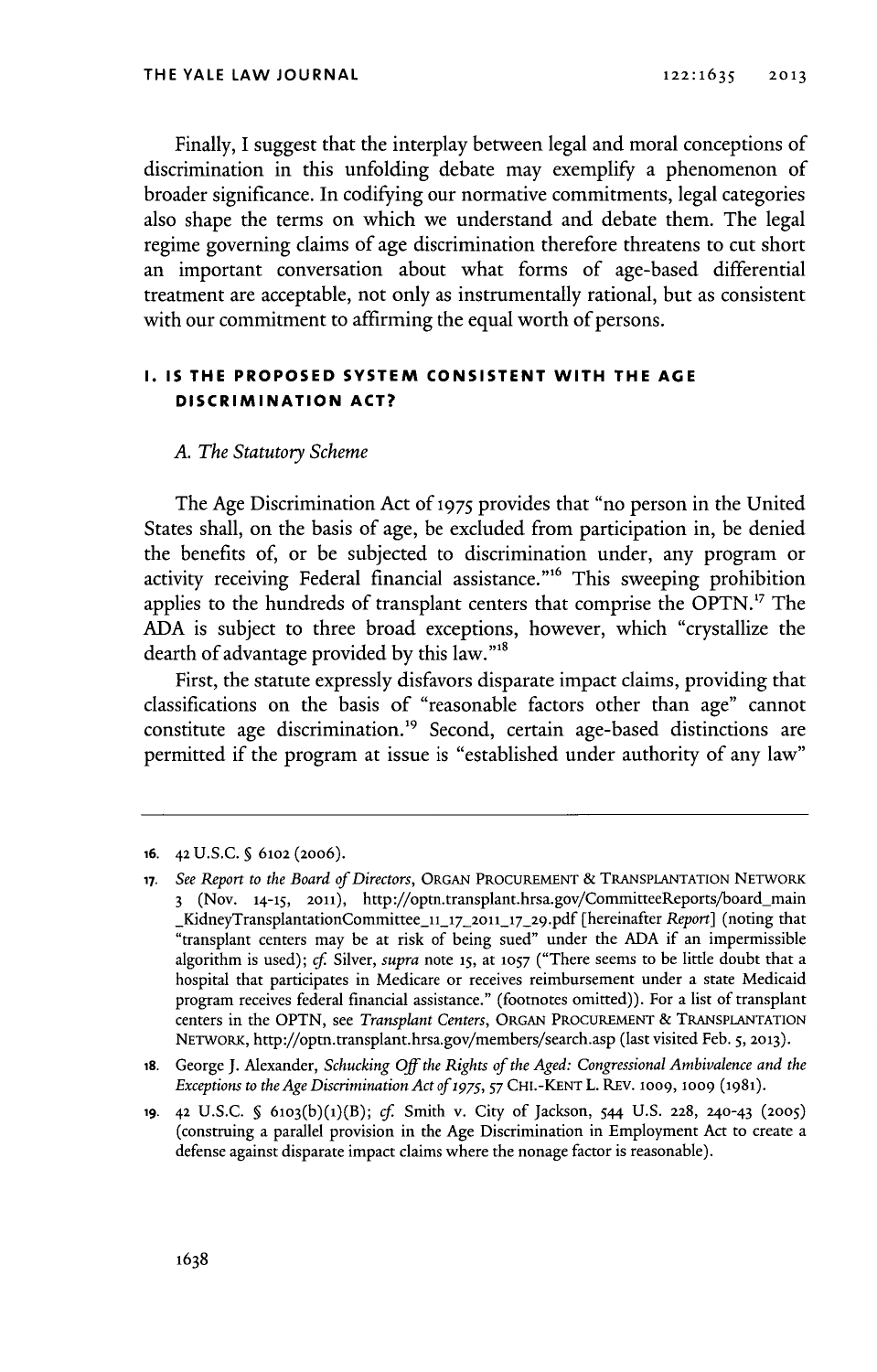that draws the distinctions itself.<sup>20</sup> And third, federally funded programs may distinguish on the basis of age if "such action reasonably takes into account age as a factor necessary to the normal operation or the achievement of any statutory objective of such program or activity."<sup>21</sup>

Since the proposed longevity-matching scheme would differentiate among transplant candidates in part on the basis of age itself, rather than merely on the basis of some other correlated trait, the exception for use of "reasonable factors other than age" is inapposite here. The exception for age distinctions established **by** "any law" comes closer, but it has been construed to cover only age distinctions drawn by statutes,<sup>22</sup> and the statute authorizing the organ transplantation network does not draw any such distinctions." Consequently, the legality of the longevity-matching proposal turns on the question posed **by** the third exception: whether the proposal "takes into account age as a factor necessary" either to the "normal operation" of the organ transplantation program or to "the achievement of any [of its] statutory objective[s]."

## *B. Does Longevity Matching Fall Within the Exception?*

Although courts have almost never interpreted and applied this provision of the ADA,<sup>24</sup> the statutory categories can be construed in light of the implementing regulations promulgated **by** the **U.S.** Department of Health and Human Services **(HHS).<sup>2</sup> s** These regulations were expressly commissioned **by**

**<sup>20. 42</sup> U.S.C. 5 610 <sup>3</sup> (b)(2);** see also Peter H. Schuck, *The Graying of Civil Rights Law: The Age Discrimination Act of* **1975, 89** YALE L.J. **27,** 60 n.170 **(1979)** (clarifying the relevant statutory language).

**<sup>21.</sup>** 42 U.S.C. § 6103(b)(1)(A).

**<sup>22.</sup>** *See 45* C.F.R. **S 90. <sup>3</sup> (b)(1) (2012).**

**<sup>23.</sup>** *See* National Organ Transplant Act, Pub. L. No. *98-507,* **98** Stat. **2339** (1984) (codified as amended in scattered sections **of 42 U.S.C.).**

**<sup>24.</sup>** The eighteen reported **ADA** cases are cataloged in **1 JOAN** M. KRAUSKOPF **ET AL.,** ELDERLAW § 3:11 (2d ed. Supp. 2012). Within this small set, most claims are dismissed on threshold grounds -for example, because of the plaintiff's failure to exhaust available remedies, or because the defendant is not covered **by** the Act. However, there has been some occasional, cursory analysis of the reach of the statutory prohibition. For example, one district court has concluded that the **NCAA** rule limiting collegiate eligibility after age twenty "probabl[y] **...** does not amount to age-discrimination under the statute," because "in this context, age is simply a shorthand approximation of physical maturity." Butts v. Nat'l Collegiate Athletic Ass'n, 6oo F. Supp. *73, 76* **(E.D.** Pa. **1984),** *affd,* **751 F.2d 609 (3d** Cir. **1984).**

**<sup>25.</sup>** Congress directed **HHS** (then the Department of Health, Education, and Welfare) to issue government-wide regulations for implementing the **ADA** and also instructed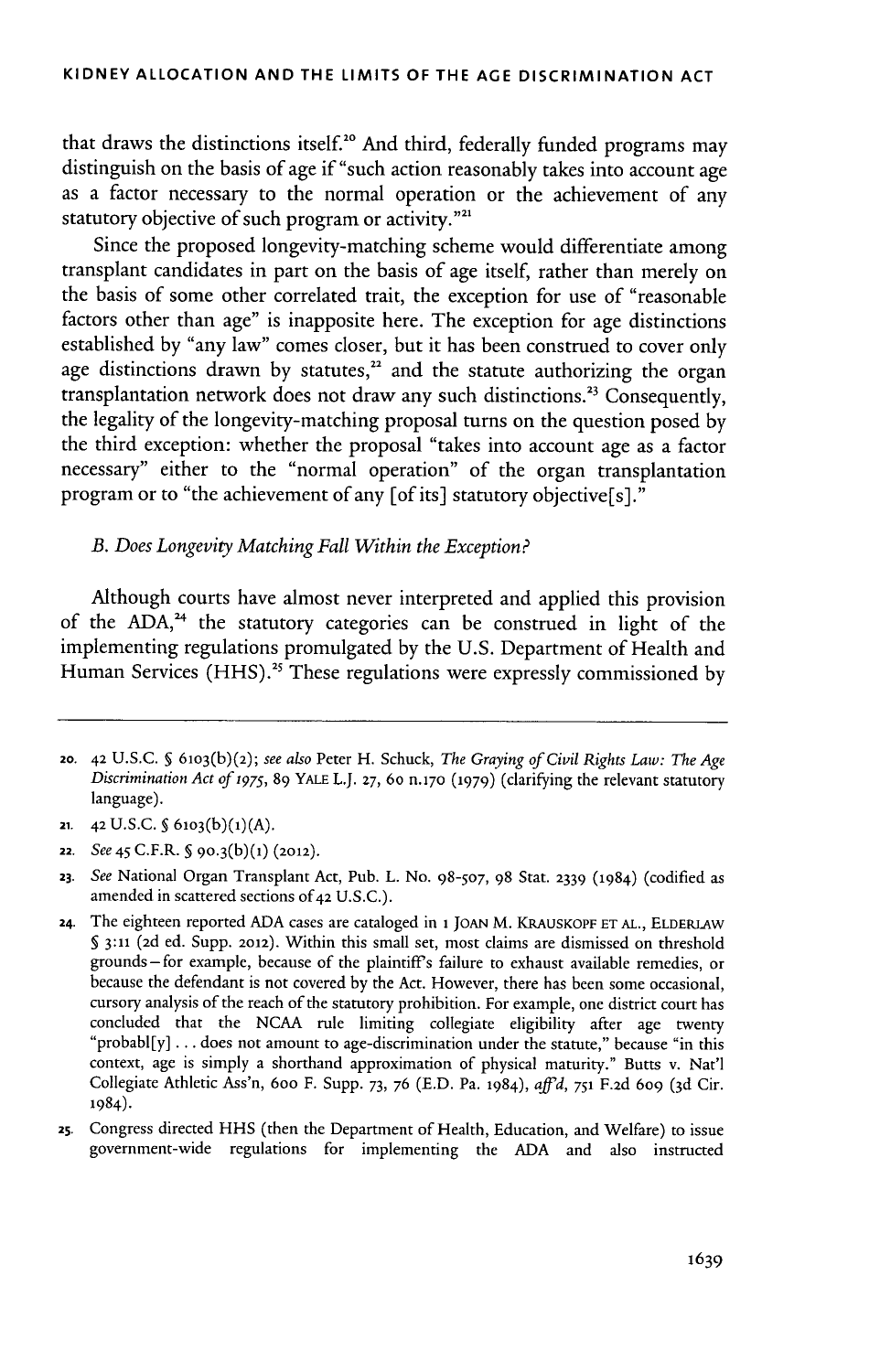the statute and are therefore entitled to "[g]reat deference."<sup>26</sup> Even with the benefit of the regulations, however, the import of the ADA's exception for distinctions necessary to a program's "normal operation" or "statutory objective [s]" remains somewhat opaque.

Specifically, according to the regulations, an otherwise prohibited action is permitted if age is used as a reasonable "measure or approximation" of some other characteristic that is "impractical to measure directly on an individual basis" but nonetheless necessary to approximate "in order for the normal operation of the program or activity to continue, or to achieve any statutory objective of the program or activity."<sup>27</sup> "Normal operation," the regulations explain, "means the operation of a program or activity without significant changes that would impair its ability to meet its objectives."" **A** "statutory objective," by contrast, is any purpose that is "expressly stated" in a statute.<sup>29</sup>

The applicability of the exception to the longevity-matching scheme can thus be analyzed in two stages. The first concerns the degree of fit between the age classification and some given end-here, estimating post-transplant longevity. Second, assuming a sufficiently close fit between ends and means, age-based differentiation is permitted if it is necessary to achieve an explicit statutory objective or if foregoing it would represent a significant change to the program that frustrates its objectives.

As for the first stage, it is apparently true that various medical risks that bear on future life expectancy "can be reasonably measured or approximated **by** the use of age," and it may indeed be impractical to assess these risks without taking account of age. An **HHS** representative thus advised the **OPTN** policy committee that the use of age in estimating post-transplant survival "was not of concern because the evidence has shown that age is a suitable proxy for variables such as cardiovascular disease which are not available in the **OPTN** dataset."3o

- **27.** 45 C.F.R. **§ 91-13 (2012).**
- 28. *Id.* **§ 91.12(a).**
- **2g.** *Id.* **§ 91.12(b).**
- **30.** *Report, supra* **note 17, at 3.**

individual departments-including HHS-to issue agency-specific regulations consistent with these general regulations. **42 U.S.C. § 6103(a) (2006);** see 45 C.F.R. **5 9o (2012)** (government-wide regulations); **id. § 91 (2012)** (HHS-specific regulations).

**<sup>26.</sup> NAACP** v. Wilmington Med. Ctr., Inc., **491** F. **Supp. 290, 317 (D. Del. 1980),** *affd, 657* **F.2d 1322 ( 3d** Cit. **1981).**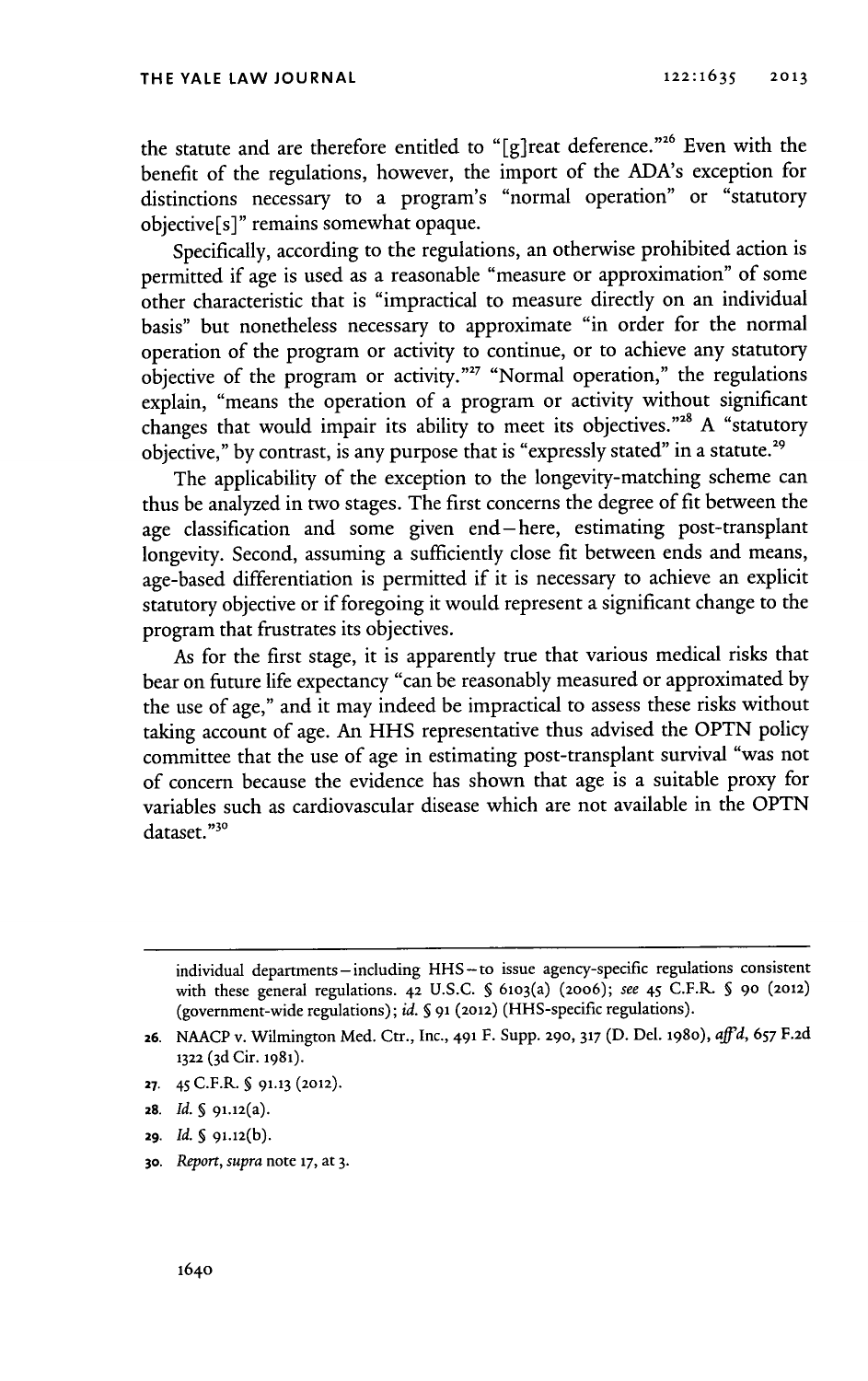Supposing that is true -and that the **OPTN** dataset could not readily be expanded to incorporate such variables" **-** the question remains whether estimating post-transplant survival is necessary to the program's normal operation or to achieving its statutory objectives. The fit between longevity matching and the statutory objectives of the program is unclear, however. The National Organ Transplant Act directs the **OPTN** to "assist organ procurement organizations in the nationwide distribution of organs equitably among transplant patients,"<sup>32</sup> and mandates that the component organizations must "have a system to allocate donated organs equitably among transplant patients according to established medical criteria."<sup>33</sup> These broad instructions to allocate organs "equitably" do not say whether longevity matching is essential to that purpose or inconsistent with it.

**A** stronger case for an exception can be made under the "normal operation" prong of the test. According to the **HHS** regulations governing the **OPTN,** its allocation policies "[s]hall seek to achieve the best use of donated organs,"<sup>34</sup> and must be designed not only to "promote patient access to transplantation,"<sup>35</sup> but also to "avoid wasting organs" and "to avoid futile transplants."<sup>36</sup> A task force commissioned **by** Congress in chartering the **OPTN** similarly reported that "[t] he prevailing ethos and practice are to allocate organs to the recipient who will live the longest with the highest quality of life."37 It **is** therefore at least plausible that foregoing longevity matching would impair the program's objectives and hence interfere with its "normal operation" within the meaning of the **ADA.**

Interestingly, when **HHS** promulgated the government-wide regulations for the **ADA,** its preamble analyzed a somewhat analogous case **by** way of example.<sup>38</sup> A medical school might turn away applicants ages thirty-five and

- 3. The proposal explains that "[w]hile other factors, such as cardiovascular health, affect survival, an objective metric is not currently available in the **OPTN** database. As the **field** of transplantation advances, study of additional factors could lead to their incorporation into the dataset and ultimately into allocation policy." *Proposal, supra* note 4, at **12.**
- **32. 42 U.S.C. 5 27 <sup>4</sup> (b)(2)(D)** (20o6).

- 34. **42** C.F.R. **§ 121.8(a)(2) (2012).**
- **3s.** *Id.* **§ 121.8** (a) **(5).**
- **36.** *Id.*

**38.** *See* 44 Fed. Reg. **33,768, 33,773-74** (June **12, 1979).**

**<sup>33.</sup>** *Id.* **S 273 (b) (3) (E).-**

**<sup>37.</sup> U.S.** DEP'T OF HEALTH **&** HuMAN SERVS., **ORGAN TRANSPLANTATION: ISSUES AND** RECOMMENDATIONS, REPORT OF THE TASK FORCE **ON ORGAN TRANSPLANTATION 87 (1986)** [hereinafter **ORGAN TRANSPLANTATION].** *But see infra* notes **73-74** and accompanying text (discussing the report's recommendations about age-based rationing in particular).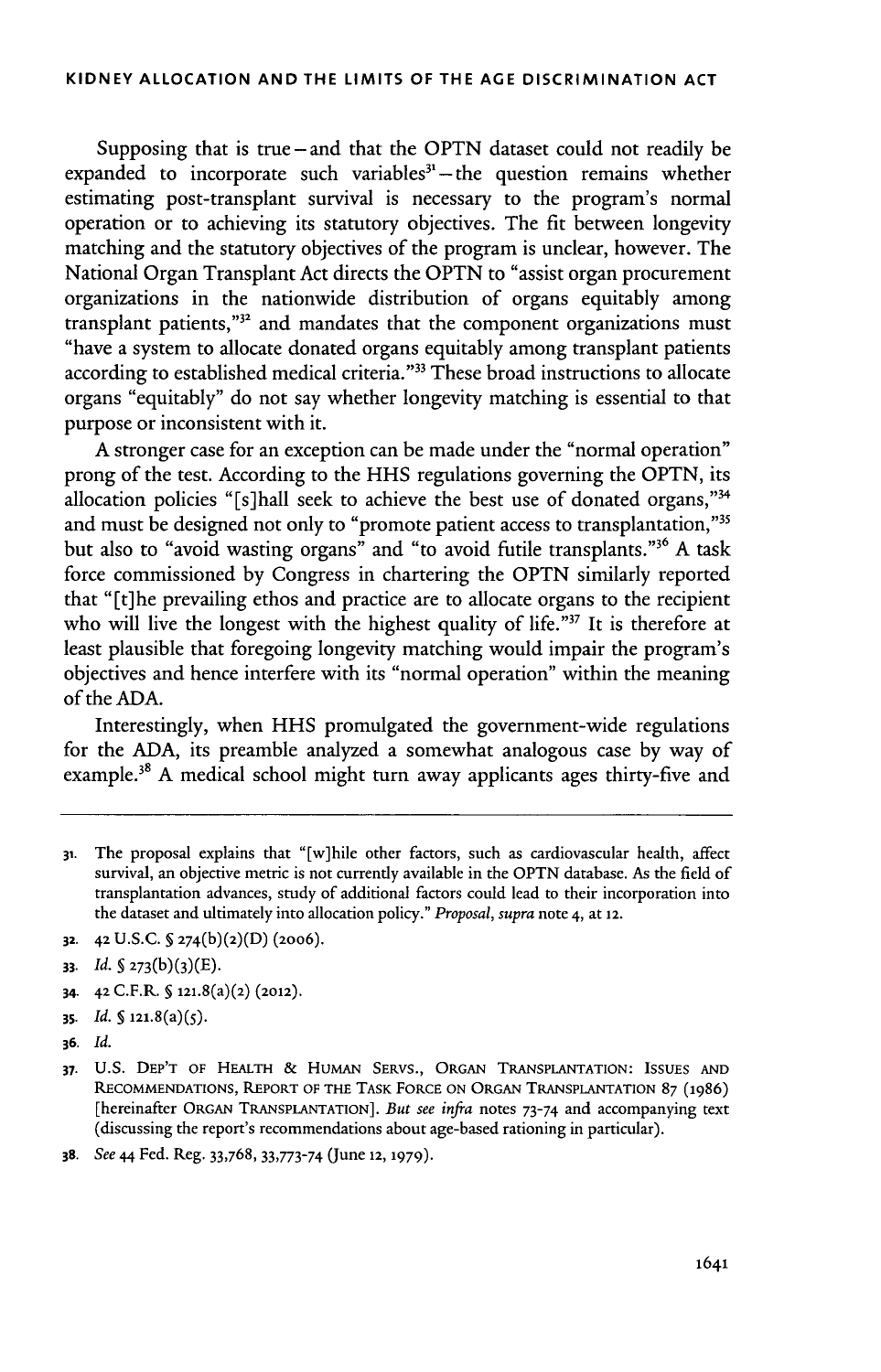older, the agency explained, and claim that its objective was "the teaching of qualified medical students who, upon graduation, will practice as long as possible."<sup>39</sup> In its model analysis, HHS conceded that age "may be a reasonable measure" of "longevity of practice," and that it "may be impractical" to measure this property directly.4o Nonetheless, it explained, the program could not qualify for the "normal operation" exception because "the basic objectives of the medical school involve training competent and qualified medical school graduates."4' "The 'normal operation' exception is not intended to permit a recipient to use broad notions of efficiency or cost-benefit analysis to justify exclusion from a program on the basis of age."<sup>42</sup>

Does this mean that age-based longevity matching in organ allocation is impermissible as well, since it too is an obvious effort to promote efficiency through a kind of cost-benefit analysis? The preamble takes a more equivocal view, explaining later on that an "explicit age distinction **. . .** cannot **be** disqualified or justified because it reflects a cost-benefit consideration."43 Rather, the distinction must rise or fall with the letter of the "normal operation" test.44 This is not very helpful guidance, since in the lead example of *why* something would fail that test, the agency's conclusion appears to rest on the program's use of cost-benefit analysis; nothing else is said to explain why the medical school has misunderstood its own objectives. In any case, because a mandate to achieve the "best use" of organs and to avoid "wasting" them is explicit in the regulations governing the **OPTN,** a plausible case can be made that this sort of rationing is, unlike in the medical school case, an integral part of the program's scheme of objectives-and hence important to its "normal operation" within the meaning of the regulations and the statute.

Finally, we might seek interpretive guidance in the parallel between the language of the ADA's "normal operation" exception and the Age Discrimination in Employment Act's exception for "bona fide occupational qualifications" (BFOQs).<sup>45</sup> The Supreme Court has described the BFOQ

- **42.** *Id.*
- 43. *Id.*
- 44. *Id.*

**<sup>39.</sup>** *Id. at* **33,773.**

**<sup>40.</sup>** *Id. at* **33,774.**

**<sup>41.</sup>** *Id.*

**<sup>45.</sup>** *Compare* **42 U.S.C. § 610 3(b)(1) (20o6)** (permitting age discrimination if "such action reasonably takes into account age as a factor necessary to the normal operation **...** of such program or activity"), *with* **29 U.S.C. § 62 3(f)(1) (20o6)** (permitting age discrimination " where age is a bona fide occupational qualification reasonably necessary to the normal operation of the particular business").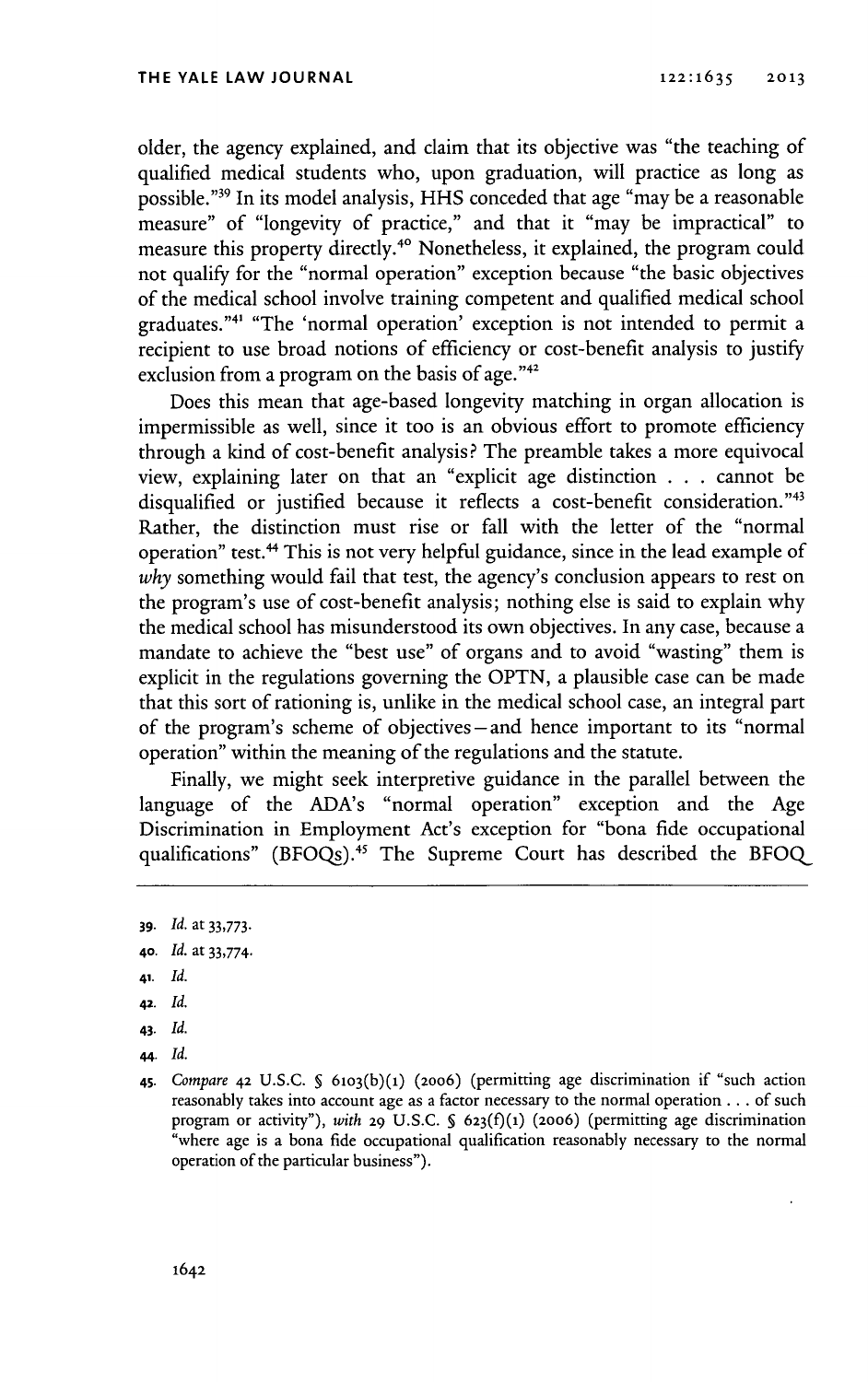## **KIDNEY ALLOCATION AND THE LIMITS OF THE AGE DISCRIMINATION ACT**

exception as "an extremely narrow" one,<sup>46</sup> and some have argued that the ADA's similarly worded "normal operation" provision should therefore also be given limited scope.47 This comparison is of limited use, however. The Court's reading of the **BFOQ** exception relied heavily on the Equal Employment Opportunity Commission's view that the provision permitted only age distinctions "reasonably necessary to the *essence* of the business."\*\* **By** contrast, as we have seen, **HHS** reads the ADA's exception to cover classifications that are necessary not to the essence of a program, but merely to its "normal operation," defined as its operation "without significant changes that would impair its ability to meet its objectives."<sup>49</sup> This is a more permissive standard; it evidently refuses to ask funding recipients to make large changes that would compromise their objectives in order to avoid age classifications. Moreover, functional differences between the two statutes warn against imputing equivalent meanings to the exceptions as well.<sup>50</sup> Whereas the viability of the BFOQ defense in employment cases often turns on whether older candidates can perform the job "safely and efficiently,"<sup>51</sup> for instance, the scheme of objectives that informs the targeting of public programs such as the organ transplantation network is plainly different and likely more complex.<sup>52</sup>

## *C. The Puzzle ofDirect Age Matching*

The central question posed **by** the **ADA,** this analysis suggests, is whether a proposed age-based differentiation serves as a rational proxy for some other trait and is instrumental to furthering a program's objectives. **I** have suggested that a colorable case can be made that longevity matching in organ allocation satisfies this test, since part of the point of the program is to make the best use of donated organs **-** with an evident concern for efficiency **-** and prioritizing on the basis of age arguably furthers that goal. Supposing that is correct, however, it remains something of a mystery why HHS's Office of Civil Rights objected to a draft proposal that would have *directly* matched donated organs with candidates of comparable age, while apparently acquiescing in a scheme that

- **50.** *See Schuck, supra* note **20,** at **68-70.**
- **51.** *See Criswell,* **472 U.S.** at **414.**
- **52.** *See Schuck, supra* note **20,** at **68-69.**

*<sup>46.</sup>* W. Air Lines, Inc. v. Criswell, **472 U.S. 400, 412 (1985)** (quoting Dothard v. Rawlinson, 433 **U.S. 321,** 334 **(1977)).**

*<sup>47.</sup> See Silver, supra* note **15,** at 1036-41.

<sup>48.</sup> **29** C.F.R. **§** *1625.6* **(2012)** (emphasis added); *see Criswell,* **472 U.S.** at **412,** 46.

**<sup>49.</sup>** *45* C.F.R. **§ 91.12 (2012).**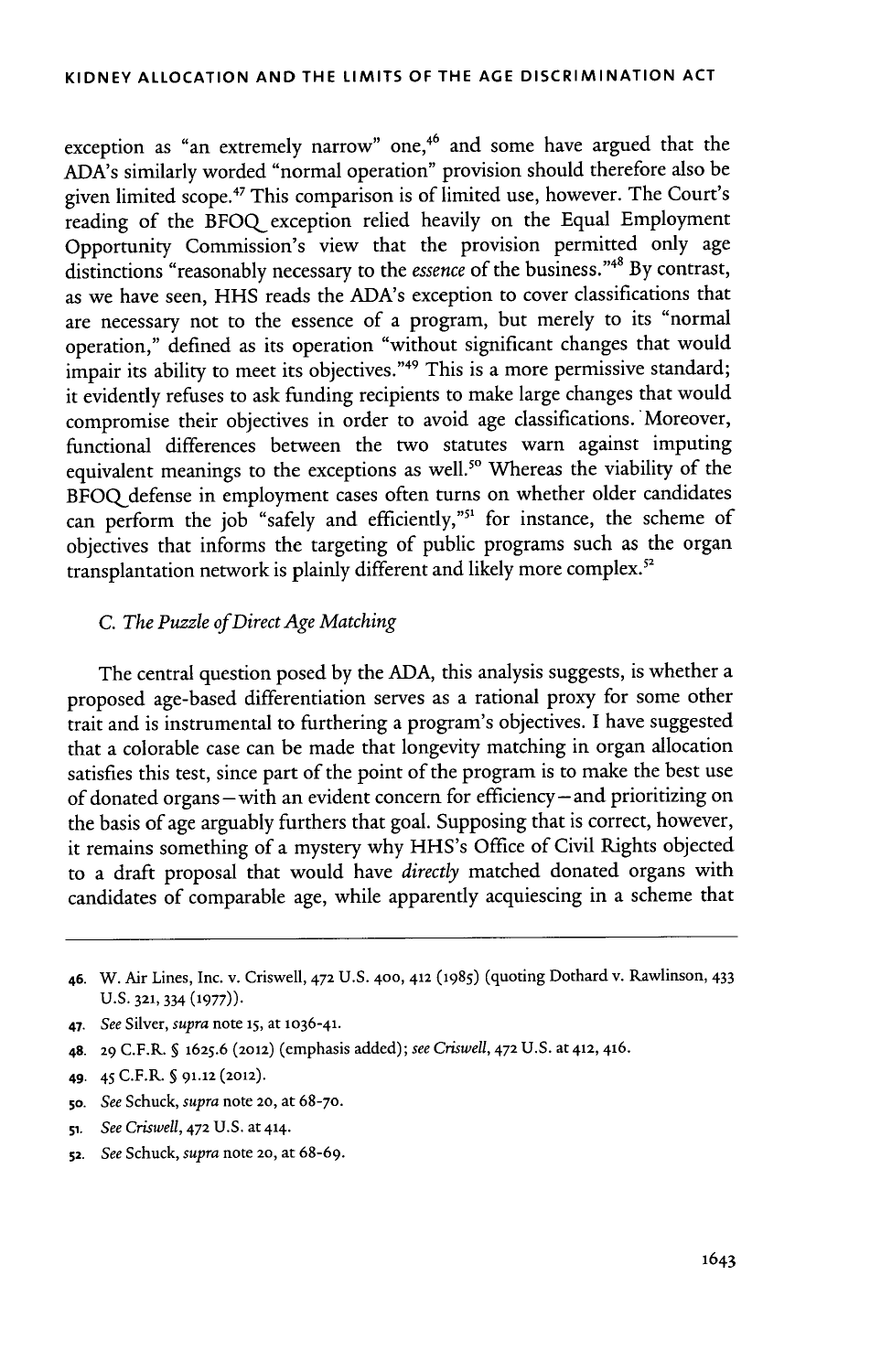uses age as a factor in estimating post-transplant survival, which in turn is used to prioritize candidates.

Under the rejected direct-matching scheme, most kidneys would have been allocated with a preference for candidates within fifteen years of the deceased donor's age.<sup>53</sup> In a report to its Board of Directors, however, the OPTN's Kidney Transplantation Committee related the government's advice that, although "age may be used if it is a proxy for medical variables," "the use of age matching within **is** years appeared to be arbitrary in that candidates who are sixteen years older or younger than a donor are not substantially clinically different than those who have **14** years of age difference."" **By** contrast, the use of age as one factor in calculating post-transplant longevity was thought to be unproblematic because, as noted above, "evidence has shown that age is a suitable proxy for variables such as cardiovascular disease which are not available in the **OPTN** dataset."s

Two possible interpretations of this analysis suggest themselves. One is that the fit between age *alone* and longevity is simply not good enough to qualify as a reasonable proxy under the ADA-dooming the proposal at the first of the two stages identified above. **By** contrast, the new proposal's compound estimate of estimated post-transplant survival (EPTS)-which takes account of not only age, but also length of time on dialysis, prior transplant history, and diabetes status<sup>56</sup> - is presumably much more accurate.

This may be true, but it does not resolve the puzzle. After all, even under the revised plan, there will still be candidates who would have qualified for a better kidney if they had been only one year younger, and it will presumably still be impossible to show that they are "substantially clinically different" from the marginally younger candidates who take their places. If that constitutes impermissible arbitrariness in the context of direct age matching, why should encasing age in a compound measure of longevity redress, or even mitigate, the concern? Moreover, supposing that the compound **EPTS** score is a better predictor of longevity than age alone, this does little to justify taking account of age in calculating **EPTS.** To the extent that **EPTS** is more accurate than age as a predictor of longevity, it is precisely because of the weight that **EPTS** places on

**<sup>53.</sup>** *See Concepts for Kidney Allocation,* **ORGAN PRocuREMENT & TRANSPLANTATION NETWORK** 5 (Feb. **16, 2011),** http://optn.transplant.hrsa.gov/SharedContentDocuments /KidneyConceptDocument.pdf.

s4. *See Report, supra* note **17,** at **3.**

ss. *Id.*

**s6.** *See Proposal, supra* note 4, at **12.**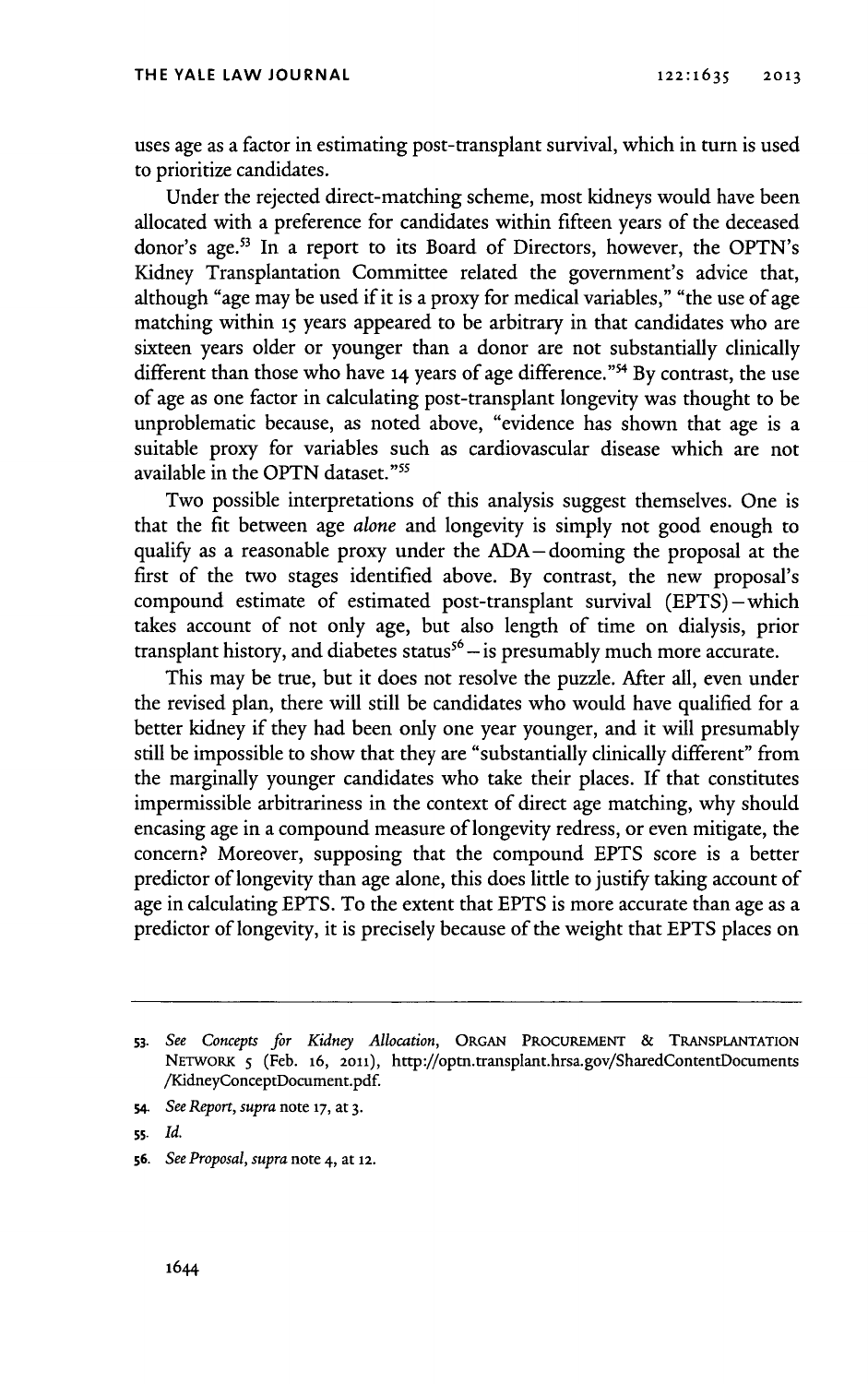factors *other* than age. But it is the marginal contribution of age itself that should be scrutinized under the **ADA.'**

**A** second, more critical explanation of the discrepant judgments therefore warrants consideration. Under either scheme, age is being used as a measure of life expectancy, and under either scheme, this will appear to be arbitrary at the margins. But when age is cast as a proxy for conditions such as heart disease, and incorporated alongside other paradigmatically medical criteria such as diabetes status, the inference from years lived to years left is attenuated and "medicalized" in a way that may invite greater deference. In other words, the indirect longevity-matching scheme can more easily be understood to be making the essentially medical judgments that fall within the "normal operation" of the **OPTN,** and which, indeed, might be seen as part and parcel of its statutory mandate to allocate organs in accordance with "established medical criteria."58

**If** this explanation is correct, it appears to represent an unfortunate triumph of form over substance. Under both proposals, age would function as a measure of life expectancy-and in both cases, the mechanism of this relationship is obviously that many health risks mount with age. It is not clear why professing to use age only to estimate those health risks, rather than to estimate longevity, should affect the legality of the plan. Moreover, in both cases, the consideration of age is permissible only if it is important to furthering the program's objectives. The question whether longevity matching itself is necessary to achieving the program's purposes is therefore unavoidable under either approach; it is not sufficient to say that age-based differentiation is permissible so long as age is merely "a proxy for medical variables."<sup>59</sup>

## **II. BEYOND THE AGE DISCRIMINATION ACT**

This analysis confirms that the legality of the **OPTN** plan under the **ADA** poses difficult questions concerning both the fit between age and longevity and the relevance of longevity matching itself to the OPTN's purposes. But while the answers to these questions are somewhat uncertain, the questions

- *58. See supra* notes **32-33** and accompanying text.
- **59.** *Report, supra* note **17,** at **3.**

**<sup>57.</sup>** This last argument is subject to a narrow caveat: the formula for calculating **EPTS** takes account of both age alone and an interaction variable for age and diabetes status. *See Proposal, supra* note 4, at **12** (specifying the **EPTS** formula). Some fraction of the increased accuracy of **EPTS** relative to age alone could therefore be due to the more nuanced way in which **EPTS** takes account of age, *as* opposed to exclusively the nonage factors it encompasses.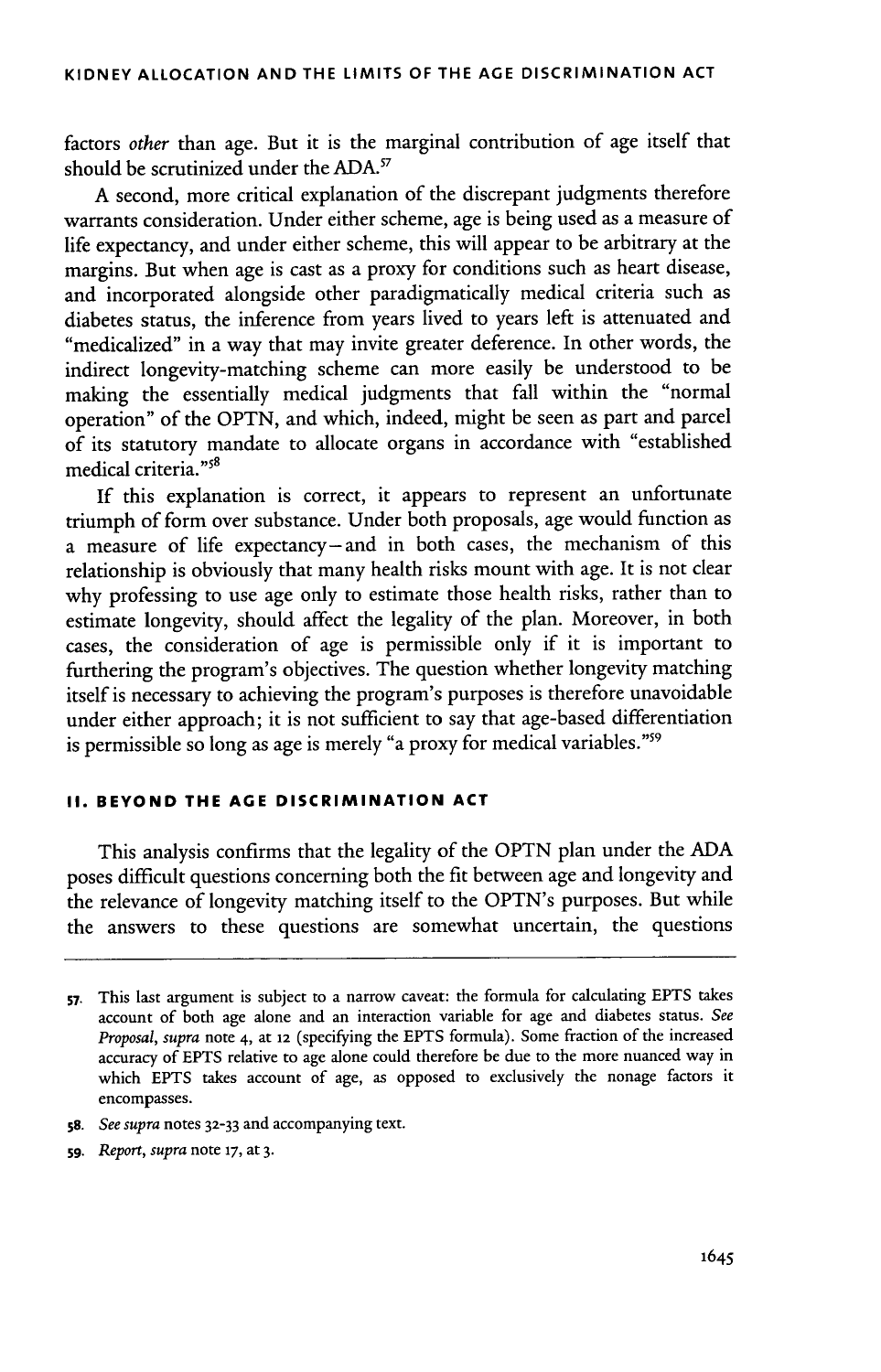themselves are not. As we have seen, something is wrongfully discriminatory, according to the ADA, if it lacks the virtue of fit-that is, if the age-based differentiation at issue is insufficiently relevant or important to what the program is trying to accomplish.

The **ADA** is thus structured to root out irrational, prejudiced exclusions of classes of people on the basis of age. That reflects the thrust of the law's purpose. As the House Committee Report explained:

Non-involvement of older persons is traceable time and again, not to their own desires, but to a determination **by** the leaders of many institutions in our society to discriminate against persons as workers and as volunteers solely because they have reached a given age. They refuse to consider the merits of each case. In so doing they reflect **by** their deeds a deep-seated prejudice against the elderly.<sup>60</sup>

The law therefore targets arbitrary age classifications that reflect a misguided refusal to assess individual cases - while permitting age categories that actually make a significant contribution to furthering a program's purposes.

This way of understanding the wrong of discrimination- as a form of wrongful arbitrariness–is deeply rooted in the law and in legal theory.<sup>61</sup> It also has currency among physicians and bioethicists who employ the Institute of Medicine's definition of discrimination as disparate treatment on the basis of "irrelevant traits."<sup>62</sup> Discrimination claims are not only about challenging arbitrariness, however, but also about insisting on the public recognition of people's equal worth and dignity.

As scholars and jurists have often recognized, acts that classify along socially salient lines are troubling in part because they risk demeaning or denigrating the equal moral standing of those who are disfavored.<sup>63</sup> "Classifications based on race carry a danger of stigmatic harm," the Supreme Court has explained, threatening the right "to be treated with equal dignity and

**<sup>6</sup>o.** H.R. **REP. No. 94-67, at 15 (1975).**

**<sup>61.</sup>** For critical discussion of the idea of discrimination as arbitrariness, see MAT **CAVANAGH,** AGAINST EQUALITY OF OPPORTUNITY 156 (2002); DEBORAH HELLMAN, WHEN IS DISCRIMINATION WRONG? 114-37 (2008); and Patrick S. Shin, *The Substantive Principle of Equal Treatment,* **15 LEGAL THEORY 149, 152-54 (2009).**

**<sup>62.</sup>** *See* Ladin **&** Hanto, *supra* note **7,** at **2320.**

**<sup>63.</sup>** For recent scholarship elaborating this insight, see, for example, **HELLMAN,** *supra* note 61; and Shin, *supra* note **61,** at **162.**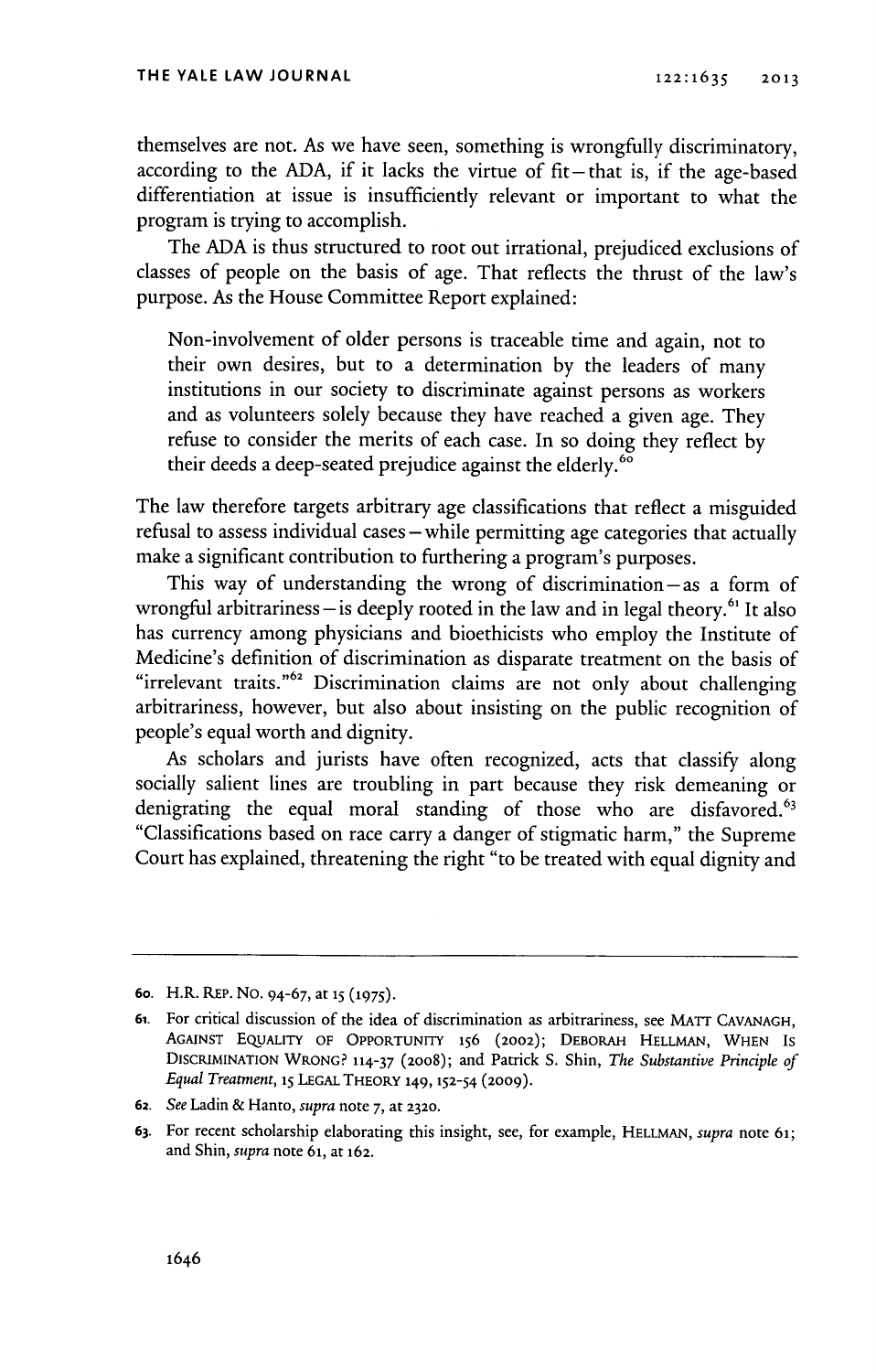respect."<sup>64</sup> Similarly, as Charles Black argued in his influential defense of *Brown v. Board of Education,* the moral force of the Court's holding turned on "the fact that the *social meaning* of segregation is the putting of the Negro in a position of walled-off inferiority."<sup>65</sup> More broadly, as Charles Taylor writes, "our identity is partly shaped **by** recognition or its absence, **. . .** and so a person or group of people can suffer real damage, real distortion, if the people or society around them mirror back to them a confining or demeaning or contemptible picture of themselves."<sup>66</sup>

The danger that classification will take on a social meaning of contempt for a class of people, though perhaps implicit in all line drawing, is especially acute when the action involves deciding how to value people's lives. Expressly disfavoring older transplant candidates thus raises serious concerns that are not reducible to the claim that the scheme is unduly arbitrary or lacking in meansends rationality. **Of** course, the longevity-matching proposal does not actually rest on the judgment that some people are of lesser worth, or entitled to lesser respect, than others. It only supposes that some people's lives are *more worth saving*, for the simple reason that there is more life there to be saved.<sup>67</sup> But this distinction **-** between a person's worth and the worth of saving her life **-** is very thin indeed. It would not be unreasonable to worry that, in consigning the aged to a lower-priority class for access to lifesaving treatment, we risk conveying and fostering the attitude that they are simply of lesser value as persons.

Viewed in this way, the concern that the new proposal discriminates against older people is of a piece with other recent controversies surrounding the valuation of life and the rationing of resources, which have often invited struggles over dignity and respect rather than simple rationality or fairness. For

- **64.** City of Richmond v. **J.A.** Croson **Co., 488 U.S.** 469, 493 **(1989);** *cf* Heckler v. Mathews, 465 **U.S. 728, 739 (1984)** (suggesting that "discrimination itself' can cause serious injury **"by** stigmatizing members of the disfavored group as **...** less worthy participants in the political community").
- **65.** Charles L. Black, Jr., *The Lawfulness of the Segregation Decisions,* **69 YALE L.J. 421, 427 (1960)** (emphasis added); *cf HELLMAN, supra* note 61, at **54-55** (crediting Black's article as the "inspiration" for Hellman's own view, which assesses discriminatory acts in terms of the meanings they express).
- **66.** Charles Taylor, *The Politics ofRecognition, in* **MULTICULTURALISM: EXAMINING THE POLITICS OF RECOGNITION 25** (Amy Gutmann ed., **1994);** *see also* **JOSEPH RAZ,** THE **MORALITY OF FREEDOM 254 (1986)** (identifying antidiscrimination rights as a means to "foster a public culture which enables people to take pride in their identity" in various groups).
- **67.** For a general defense of such medical rationing on the basis of quality-adjusted life-years, see **PETER** H. **SCHUCK & RICHARD J. ZECKHAUSER, TARGETING IN SOCIAL** PROGRAMS: **AVOIDING BAD BETS, REMOVING BAD APPLES 50-59 (20o6).**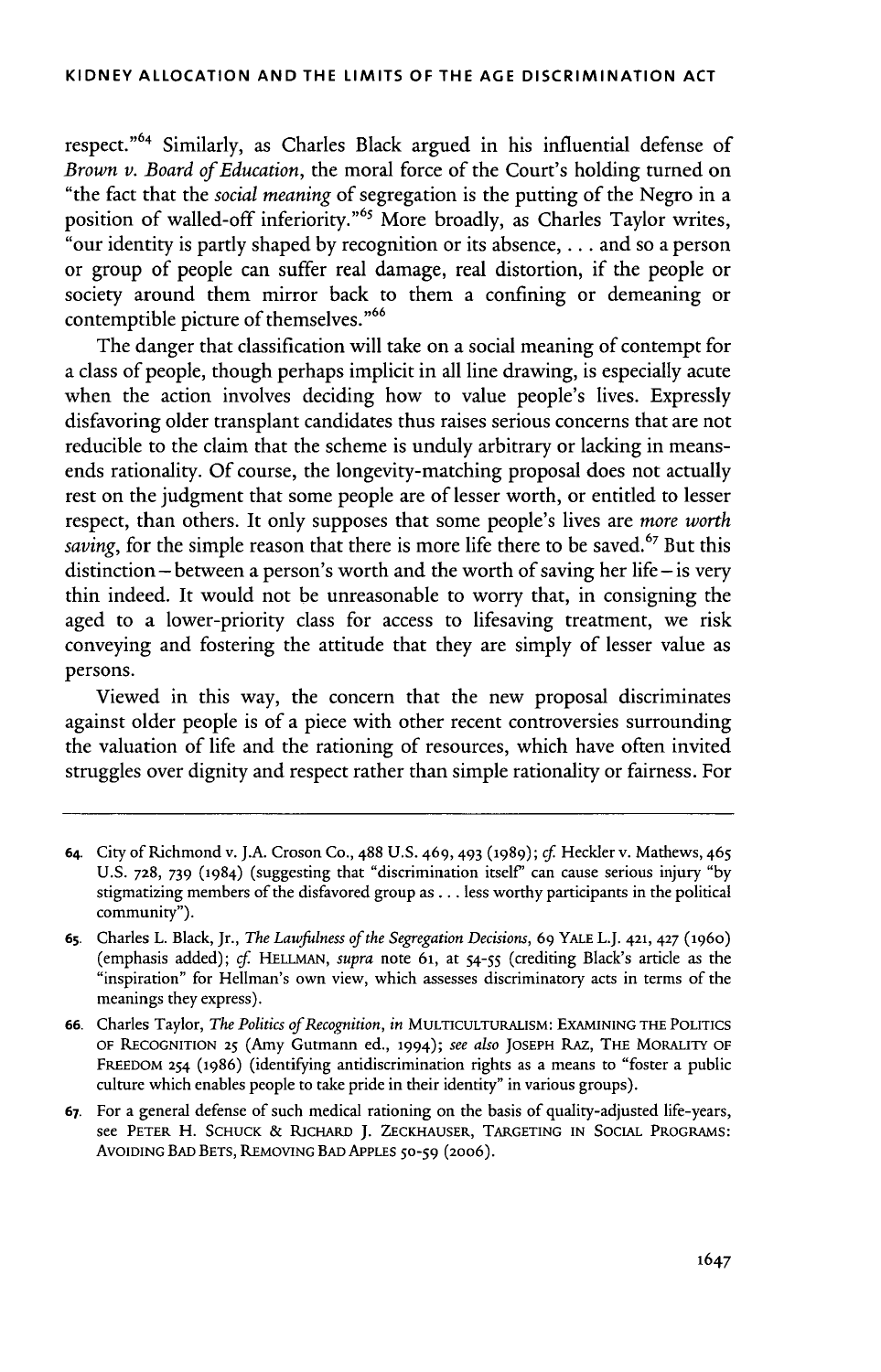example, in two of its economic analyses in 2002, the **EPA** treated saving someone more than seventy years old as worth about two-fifths less than the standard statistical life. 8 Outraged seniors protested at an **EPA** meeting wearing price tags that read "Seniors on Sale, **37% Off,"69** and critics pilloried the EPA's move as "dropping the value on human beings as they age" and implying that some people are "cheap as dirt."<sup>70</sup> In short, the suggestion that some people's lives were less worth saving was understandably heard to say that the people themselves were worth less.

Approaching the valuation of life in terms of the obligation not to show disrespect for people's equal worth thus renders worries about age discrimination in the new kidney regime both more understandable and more potent. As in the **EPA** case, unease about the OPTN's new policy is better seen not simply as a reaction to an irrational stereotype of older people as nearer to death **-** a generalization that few would deny **-** but rather as taking offense at the idea that some people are worth more than others.

This symbolic dimension of the problem is distinct not only from the concerns of the **ADA,** but also from the questions of distributive justice or equity that have dominated discussion of longevity matching among bioethicists.<sup>71</sup> The central dispute in that emerging literature concerns whether allocating kidneys on the basis of expected longevity is unfair to older candidates, or rather justified **by** the objective of securing a reasonable lifespan to all patients, itself a possible requirement of fairness.72 Whatever the resolution of that question of distributive justice, however, we should also

**<sup>68.</sup>** *See* Katharine **Q.** Seelye **&** John Tierney, *E.P.A. Drops Age-Based Cost Studies,* N.Y. TIMES, May 8, 2003, http://www.nytimes.com/2003/05/08/us/epa-drops-age-based -cost-studies.html.

**<sup>6</sup>g.** John **J.** Fialka, *Balancing Act: Lives vs. Regulations: 'Senior Death Discount' Riles Critics but OMB Favors Analyses That Weigh Life Expectancy,* **WALL ST. J.,** May **30, 2003,** at A4.

**<sup>70.</sup>** Robert Trigaux, *An Ominous New Meaning for Senior Discount,* **ST.** PETERSBURG TIMES, May 19, 2003, http://www.sptimes.com/2003/05/19/news\_pf/Columns/An\_ominous\_new meanin.shtml.

<sup>71.</sup> *See, e.g.,* Ladin **&** Hanto, *supra* note **7,** at 2318 (approaching kidney allocation as a matter of "balancing equity and efficiency"); Ross **&** Thistlethwaite, *supra* note **7,** at *5* (arguing that transplant candidates are entitled to an equal chance of obtaining a kidney, but not a kidney of equal longevity); *see also* Ross et al., *supra* note **7** (defending an alternative proposal on the ground that it better balances efficiency and equity).

**<sup>72.</sup>** For a short summary of this debate, see Ladin **&** Hanto, *supra* note **7,** at **2318.** On the broader question of distributive justice between generations, see **NORMAN DANIELS,** AM I MY PARENTS' KEEPER?: **AN** ESSAY **ON JUSTICE BETWEEN THE YOUNG AND THE** OLD (1988); and Dennis McKerlie, *Justice Between the Young and the Old,* **30** PHIL. **& PUB. AFF. 152 (2002).**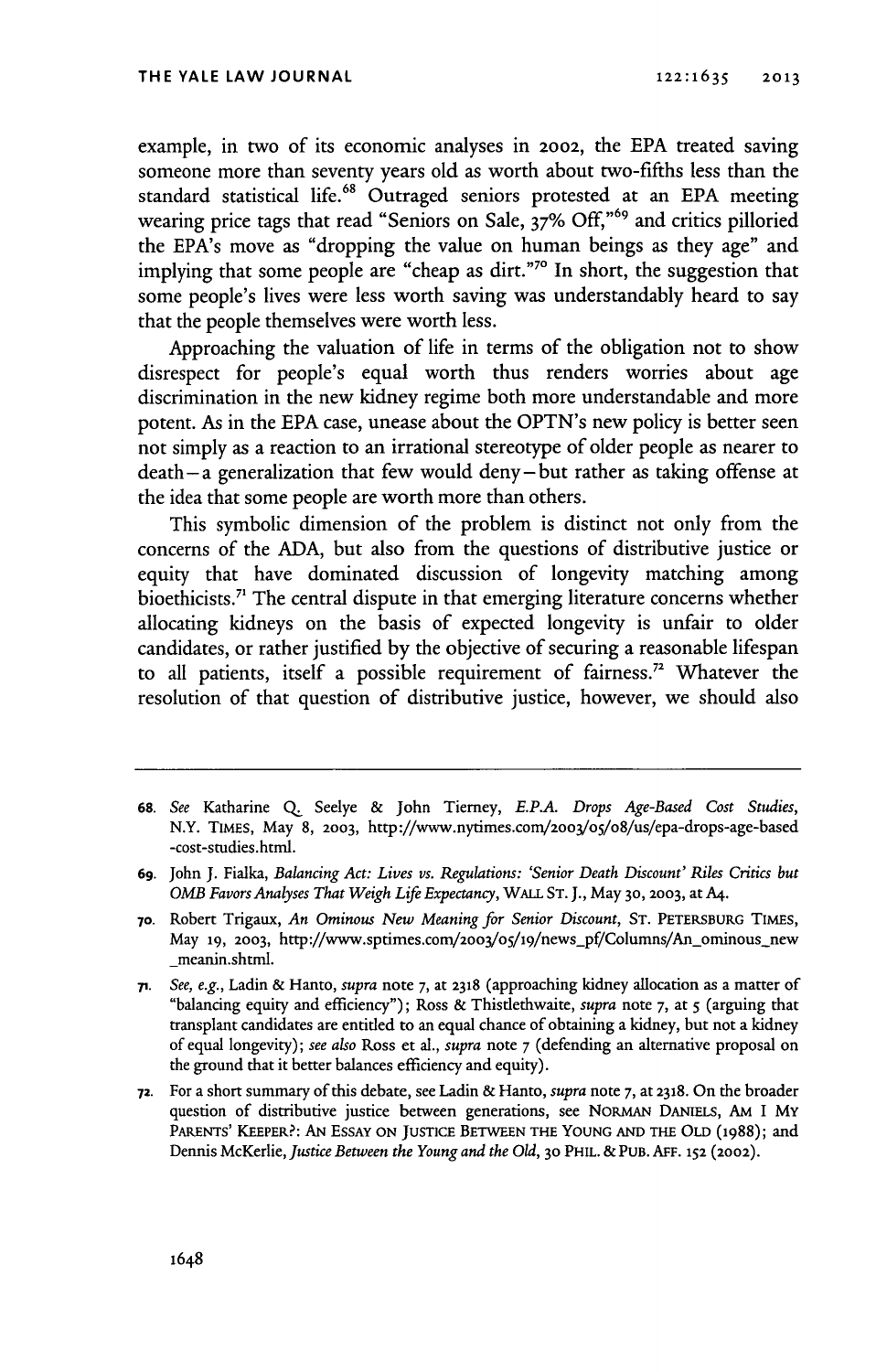interrogate the *meaning* of disfavoring older candidates and the attitudes that it may model and engender.

Indeed, the **1986** Task Force Report that informed the organization of the **OPTN** appears to have anticipated such concerns. The report noted that "assigning priority to younger candidates" could be justified **by** "medical utility," since age serves "as a predictor of **. . .** a longer period of survival after transplantation."<sup>73</sup> The task force urged "utmost caution" about the use of age, however, emphasizing the importance of employing "objective medical criteria" that are "well recognized and widely accepted" in order to ensure that "medical judgments are reflected rather than judgments of social worth."74

Such concerns are sensitive to the social context in which classifications take place. The new longevity-matching proposal must therefore be understood against a backdrop of entrenched stereotypes that portray older people as "nagging, irritable, decrepit, cranky, weak, feebleminded, verbose, and cognitively deficient," as well as "asexual, impotent, useless, and ugly."<sup>75</sup> State-sanctioned medical rationing that expressly disfavors older people is troubling because of the real risk that it will be understood to reflect judgments of comparative worth, and that it will thereby lend renewed credibility to these demeaning attitudes toward older people. In so doing, the scheme could also undermine public confidence in the neutrality of the organ network-a vital resource in a regime that relies on voluntary participation.

Although this dimension of age-based differential treatment is neglected **by** the **ADA,** it may point toward another explanation for the government's puzzling opposition to only *direct* age matching. I suggested above that distinguishing between direct and indirect age matching appears to be an odd formalism, exhibiting heightened deference to nominally "medical" judgments.<sup>76</sup> More charitably, however, it could reflect sensitivity to the social meaning of age-classifying policy choices, and a corresponding insistence that longevity matching be accomplished **by** mechanisms whose meanings are less corrosive of solidarity or mutual respect.'

In other words, the government's insistence that age be treated as a proxy for particular health conditions, used only as one part of computing a

- **76.** *See supra* notes *58-59* and accompanying text.
- **77.** I am grateful to Dov Fox for suggesting this interpretation of the discrepancy.

**<sup>73.</sup> ORGAN TRANSPLANTATION,** *supra* note **37,** at **90.**

<sup>74.</sup> *Id.* at 90-91-

**<sup>75.</sup>** Robert McCann **&** Howard Giles, *Ageism in the Workplace: A Communication Perspective, in* AGEISM: STEREOTYPING **AND** PREJUDICE **AGAINST OLDER PERSONS** 163, **166** (Todd **D.** Nelson ed., **2002).**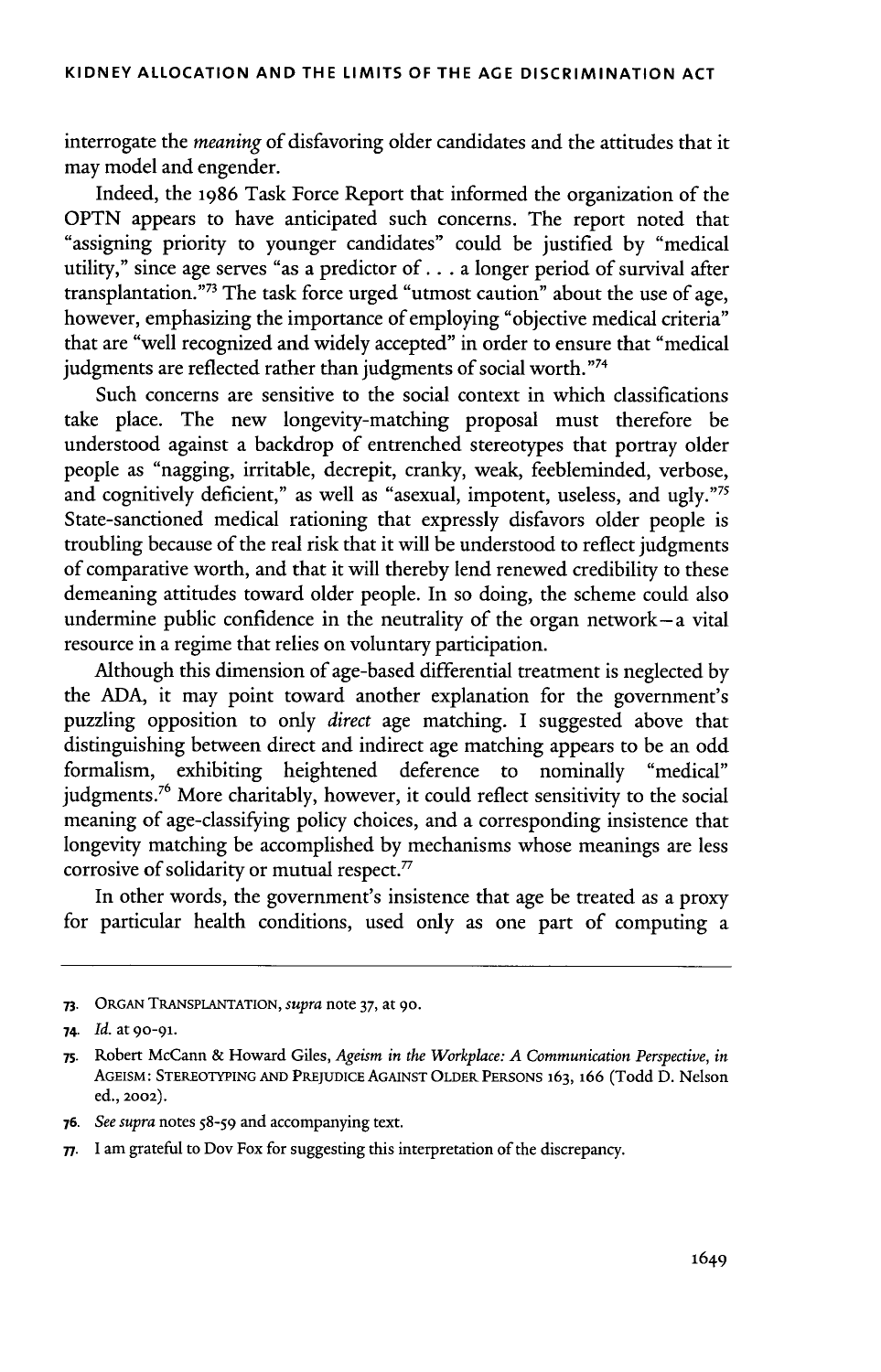compound longevity estimate, might be justified **by** concerns similar to those expressed in the Task Force Report-that allocation criteria should be limited to factors that are "widely accepted" as "objective medical criteria," precisely in order to avoid exhibiting "judgments of social worth."<sup>78</sup> Thus, as Paul Mishkin wrote of affirmative action programs that afford "pluses" but avoid quotas, "[e]ven when the net operative results may be the same, the use of euphemisms may serve valuable purposes" in shaping "public reactions" to a regime of differential treatment.<sup>79</sup>

Even **if** this is the implicit aim of the government's compromise, of course, it is an open question how far it succeeds. More fundamentally, it is significant that these concerns have no place within the formal legal conception of wrongful discrimination elaborated **by** the **ADA.** The expressive content of the proposed rule might be scrutinized if it were subject to meaningful review under the Equal Protection Clause, for, arguably at least, "[s]ymbolism and social meaning have always shaped the law of equal protection."<sup>80</sup> But, as I noted at the outset, that possibility is effectively foreclosed **by** the Supreme Court's conclusion that the aged do not constitute a "suspect class."<sup>81</sup> Some of the most fundamental questions about whether the new scheme wrongfully discriminates against older people are therefore left to the discretion of the agencies developing the plan **-as** well as to a public reckoning over its benefits and its felt significance, outside the courts.

- **78. ORGAN TRANSPLANTATION,** *supra* note **37,** at **91.**
- **79.** Paul **J.** Mishkin, *The Uses of Ambivalence: Reflections on the Supreme Court and the Constitutionality ofAffirmative Action,* **131 U.** PA. L. REV. **907, 927-28 (1983);** *see also* Elizabeth **S.** Anderson **&** Richard H. Pildes, *Expressive Theories of Law: A General Restatement,* 148 **U.** Pa. L. Rev. **1503, 1540** (2ooo) ("Form is not just about form for formalism's sake. Different means of pursuing affirmative action can express different understandings about the appropriate role of race in public life."); *cf* Elizabeth **S.** Anderson, *Integration, Affirmative Action, and Strict Scrutiny, 77* **N.Y.U.** L. REv. **1195, 1236 (2002)** (observing that, in racial redistricting cases, "[t]he Court prefers that, when states consider race, their actions are ambiguous enough to be explained in other ways").
- **8o.** Richard Primus, *The Future ofDisparate Impact,* io8 MICH. L. REv. **1341, 1347 (2olo);** *see also* Deborah Hellman, *The Expressive Dimension ofEqual Protection,* **85** MINN. L. REV. **1, 2 (2000)** (arguing that equal protection analysis should turn on "the meaning or expressive content of the law or policy at issue").
- 81. *See* Mass. Bd. of Ret. v. Murgia, **427 U.S. 307, 313-14 (1976);** *see also* Nina **A.** Kohn, *Rethinking the Constitutionality ofAge Discrimination: A Challenge to a Decades-Old Consensus,* 44 **U.C. DAVIs** L. REv. **213 (2010)** (summarizing and criticizing this doctrine).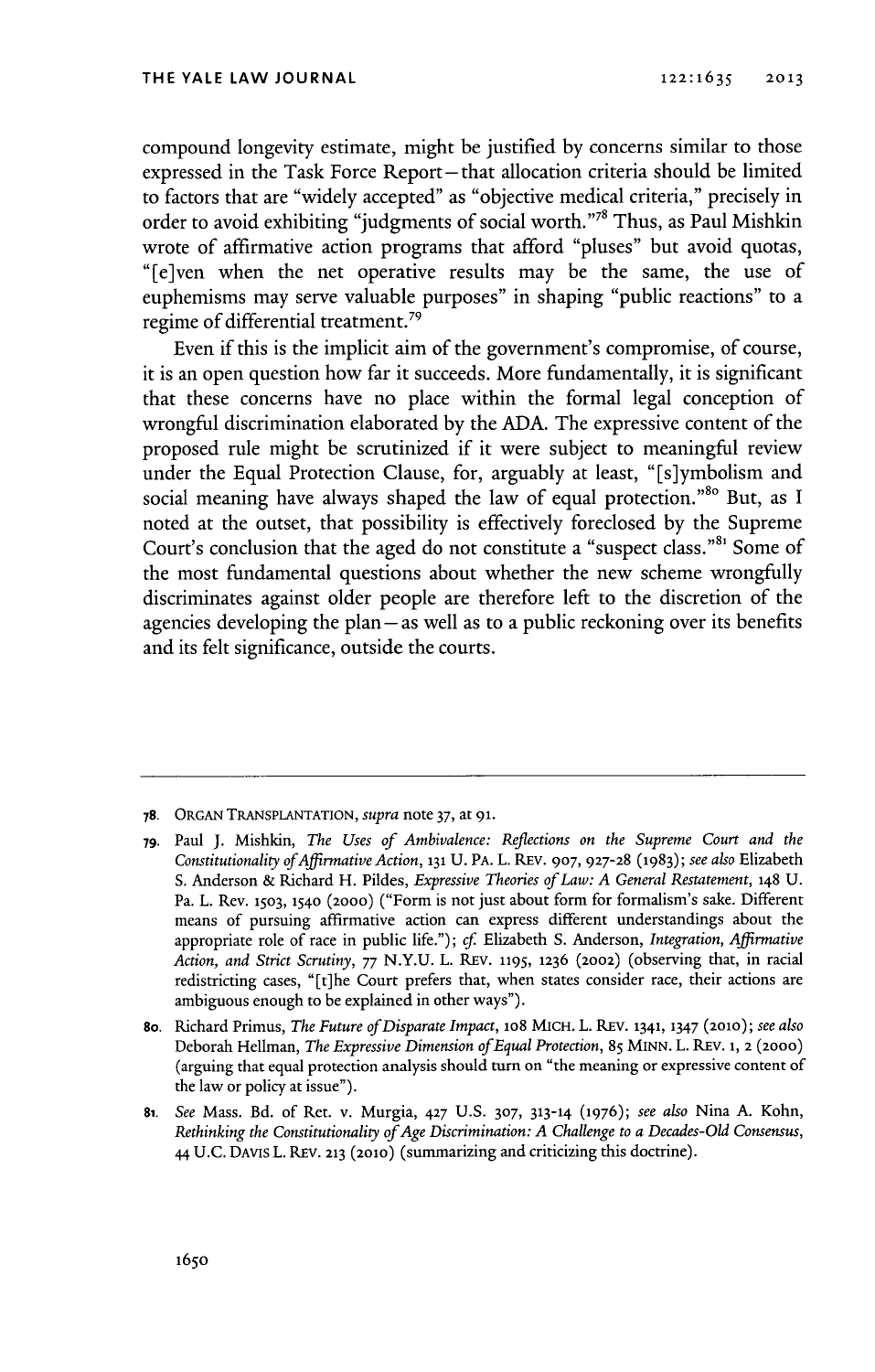#### **CONCLUSION**

There is an irony to this result. The **ADA** incorporated capacious exceptions to its prohibition on discrimination in the recognition that, whereas race-based distinctions in access to federally assisted programs are necessarily "arbitrary," "age may often be a reasonable distinction for these purposes." $82^{\circ}$  The regime therefore defers significantly to the ordinary political process – permitting age distinctions that are either authorized **by** law or instrumentally important to achieving the objectives of programs that have secured federal funding. The Supreme Court invoked a similar logic of deference in holding that the aged do not constitute a "suspect class," explaining that they do not require the "extraordinary protection from the majoritarian political process" that strict scrutiny entails. $83$ 

The irony is that, in codifying a narrow *legal* understanding of what constitutes wrongful age discrimination, the law inevitably exerts a pull on the democratic processes to which it purports to defer. The **OPTN** thus takes itself to have redressed the concern that its plan "may be perceived as age discrimination" **by** eschewing the particular form of differentiation that, according to "legal experts," risked infringing the ADA-even though the task force that organized the network long ago raised serious concerns about the use of age classifications that had nothing to do with the **ADA.1** Popular discussion of the plan during the public comment period has likewise been shaped **by** the constitutional premise that age classifications, if instrumentally rational, are permissible. Thus, in a telling local news segment, an anchor lays out the new longevity-matching proposal, raises the concern that it mistreats older transplant candidates, and then turns to an attorney to explain to viewers whether "there's any potential for age discrimination in this."<sup>85</sup> The answer, she explains, is that there is not, because "age is not a suspect class."

The interplay between legal and moral conceptions of discrimination in the unfolding debate over the **OPTN** kidney proposal thus exemplifies a phenomenon of broader significance. When a legal regime embraces and

**<sup>82.</sup> H.R. REP.** No. **94-670,** at *56* **(1975)** (Conf. Rep.).

**<sup>83.</sup>** *Murgia,* **427 U.S.** at **313** (quoting San Antonio Indep. Sch. Dist. v. Rodriguez, **411 U.S. 1, 28 (1973)).**

**<sup>84.</sup> ORGAN TRANSPLANTATION,** *supra* note **37,** at go; *Proposal, supra* note 4, at *7.*

**<sup>85.</sup>** *Proposed Kidney Policy: Is It Age Discrimination?* (WFMY **CBS NEWS 2** (Greensboro, **N.C.)** television broadcast Sept. *24,* **2012),** http://www.digtriad.com/news/article/247o8o/1 /Proposed-Kidney-Policy-Is-It-Age-Discrinination.

**<sup>86.</sup>** *Id.*